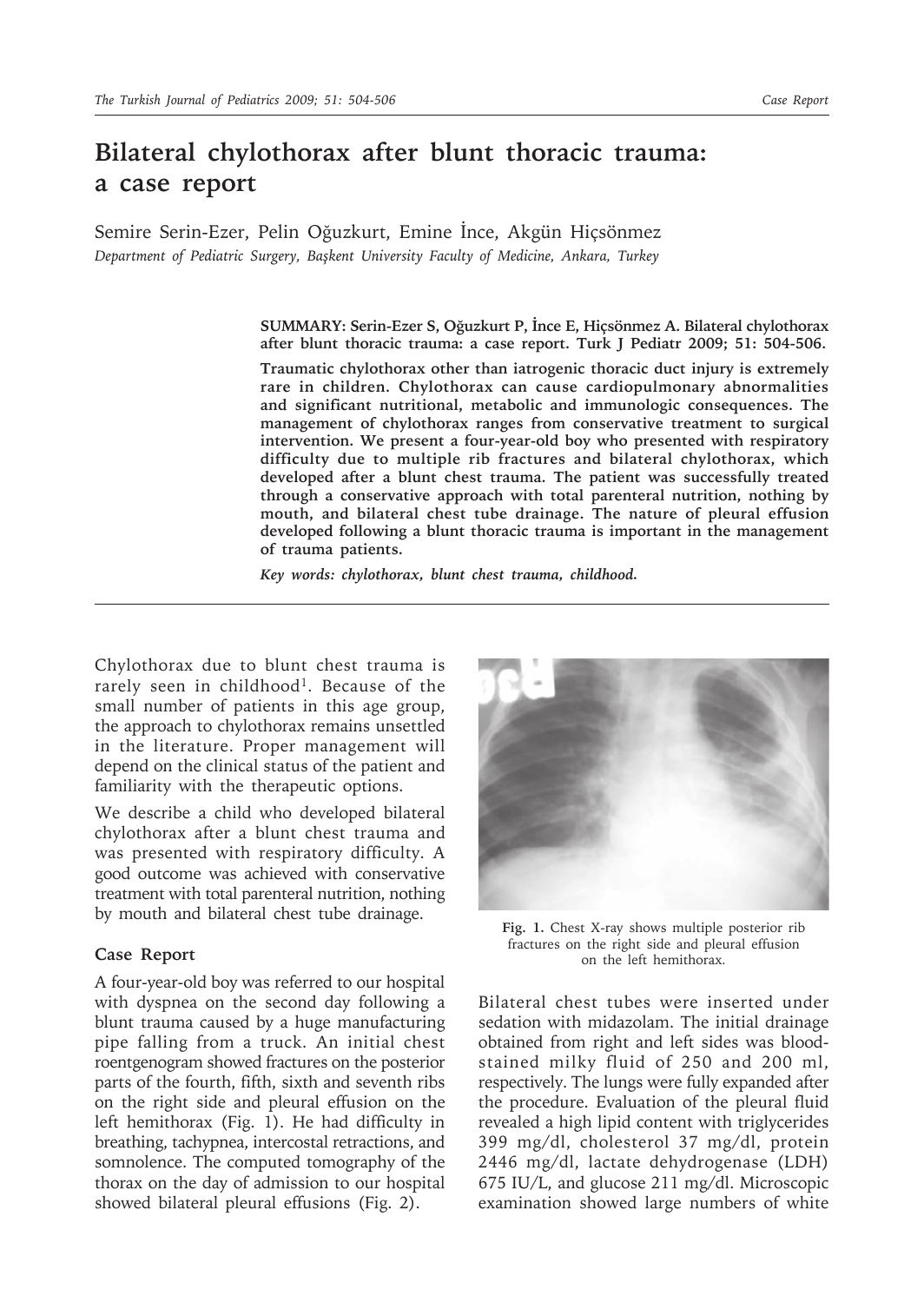

**Fig. 2.** Computed tomography of the chest shows bilateral massive pleural effusions.

cells but no microorganisms. Conservative treatment for chylothorax with nothing by mouth and total parenteral nutrition (TPN) was instituted. Cranial computed tomography showed diffuse cerebral edema, which resolved following appropriate anti-edema treatment. On secondary trauma work-up, fracture of tibial epiphysis was diagnosed and managed by the orthopedic surgeon. The chest tube drainage gradually decreased from 100 ml/day to less than 20 ml/day in four days and had completely ceased on the fifth and seventh days on the right and left sides, respectively. Since then, a regular diet was initiated and thoracostomy tubes were removed. He was discharged on the 10<sup>th</sup> day uneventfully. He was doing well at the first- and sixth-month follow-up visits.

## **Discussion**

Chylothorax is a rare disease caused by different etiological factors. It can be congenital, idiopathic, neoplastic, and traumatic (surgical or nonsurgical)2,3. Nearly all chest injuries are due to blunt trauma in childhood. Nakayama et al.4 reported that rib fractures and pulmonary contusions have occurred with nearly equal frequency (49.5% and 53.3%, respectively), followed by pneumothorax (37.1%) and hemothorax (13.3%).

Congenital heart disease surgery has been implicated as the most common cause of traumatic chylothorax5,6. Hyperextension of the spine and violent coughing or vomiting are also the main responsible factors for traumatic injuries of the duct<sup>2,5</sup>. Chylothorax as a result

of blunt trauma is rare, and when it occurs, it is associated with fractures of the spine and/or posterior ribs7,8. Depending on the level of injury, the chylothorax may develop on the right or left side, or bilaterally3.

The diagnosis of chylothorax is made by analysis of the pleural fluid. Triglyceride levels >110 mg/dl, presence of chylomicrons, low cholesterol level, and predominantly lymphocyte fraction (>1000 cells/µl) are diagnostic for chylothorax2,3,5. Treatment includes tube drainage for decompressing the pleural space and thoracic lymphatics. Nothing by mouth will substantially reduce chyle flow7. With the use of diet that contains middle chain triglycerides, which are directly absorbed to the portal system, thoracic duct flow is minimized to promote the healing of the leak1. If drainage continues, oral intake should be ceased and TPN should begin. It has been outlined that if the average daily loss exceeds 100 ml per year of age in children for a five-dayperiod, operative intervention is indicated $2,3$ . Somatostatin or octreotide has been reported as an option in the treatment of persistent chylothorax6,9. It should be integrated in the management of chylothorax after the dietary measures but before surgical options. Although the proper timing is not yet defined, ligation of the thoracic duct through thoracotomy or video-assisted thoracic surgery is recommended when conservative management fails $5,8,10$ .

Our case had a blunt chest trauma that resulted in multiple right-sided posterior rib fractures and bilateral pleural effusions. The pleural fluid was chylous, and contained high triglycerides concentration and low cholesterol level. We performed a conservative approach including tube thoracostomy, nothing by mouth, and TPN, which resulted in regression of the chylous fluid and improvement of the patient.

Blunt chest trauma commonly results in lung contusion and laceration, which cause parenchymal hemorrhage sometimes accompanied by pneumothorax and/or hemothorax. Most traumatic chest injuries may be treated by rest, respiratory support and eventually intercostal drainage11. The appearance and the nature of the pleural effusion following a blunt chest trauma are very important in the management of the trauma patient. Chylothorax should be kept in mind in slowly increasing fluid accumulation in